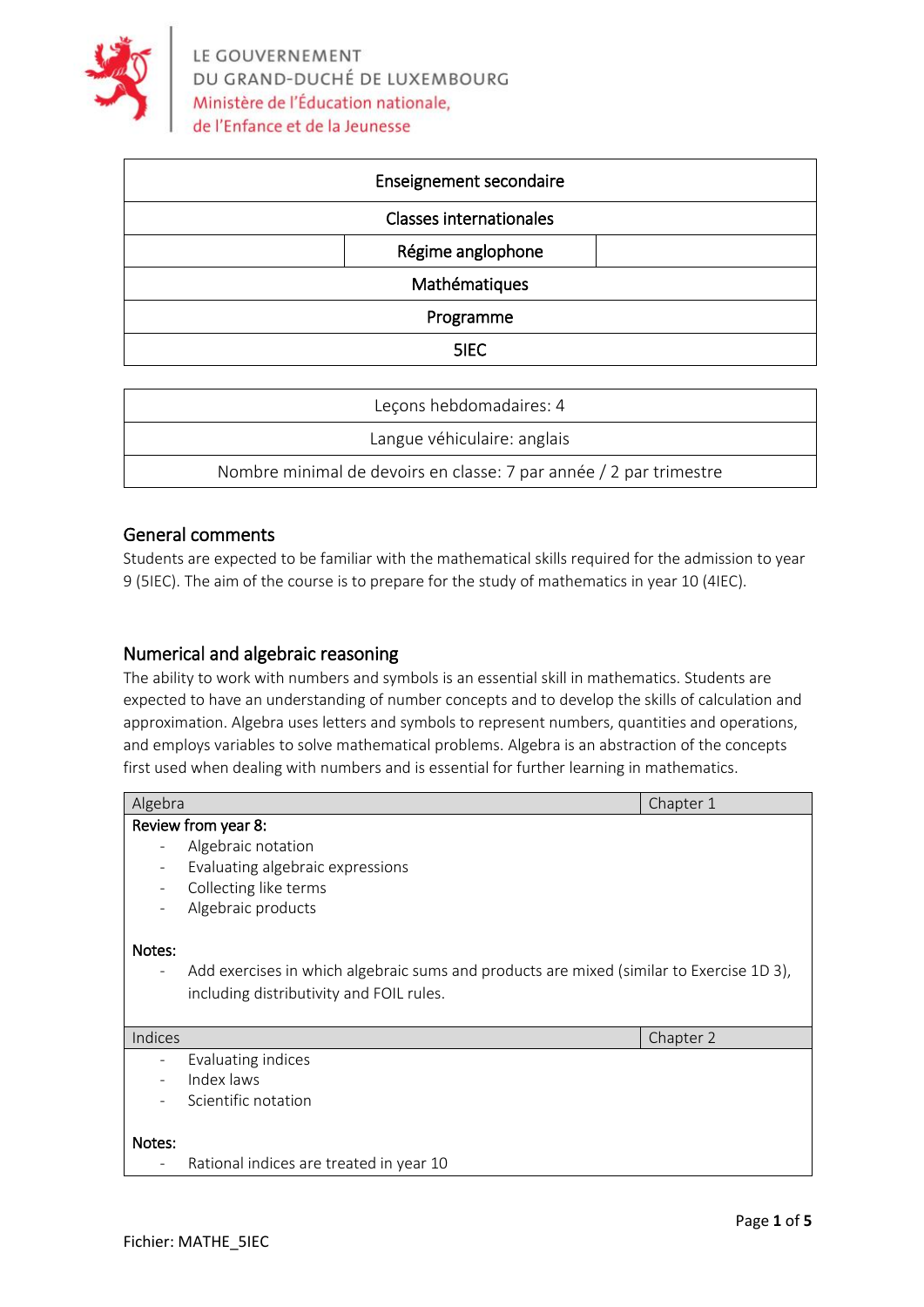

|                          | Add more complex exercises in which all different index laws are mixed (some for which   |           |  |
|--------------------------|------------------------------------------------------------------------------------------|-----------|--|
|                          | the bases are variables, some for which the bases are integers) and alternate between    |           |  |
|                          | negative and positive bases                                                              |           |  |
|                          | Sets and Venn diagrams                                                                   | Chapter 3 |  |
|                          | Sets (merge chapters 2A and 2C from MYP 3 with chapter 3A from MYP 4)                    |           |  |
|                          | Special number sets                                                                      |           |  |
|                          | Interval notation                                                                        |           |  |
|                          | Complement of a set                                                                      |           |  |
|                          | Venn diagrams                                                                            |           |  |
|                          | Problem solving with Venn diagrams                                                       |           |  |
| Notes:                   |                                                                                          |           |  |
|                          | Additional exercises to be added by the teacher                                          |           |  |
|                          |                                                                                          |           |  |
|                          | Algebraic expansion                                                                      | Chapter 4 |  |
|                          | Review from year 8:                                                                      |           |  |
|                          | The distributive law                                                                     |           |  |
|                          | The product $(a+b)(c+d)$                                                                 |           |  |
| $\overline{\phantom{a}}$ | Difference of two squares                                                                |           |  |
| $\overline{\phantom{a}}$ | Perfect square expansion                                                                 |           |  |
|                          | Further expansion                                                                        |           |  |
| Notes:                   |                                                                                          |           |  |
| $\overline{\phantom{a}}$ | Add Pascal's triangle                                                                    |           |  |
|                          | Additional exercises to be added by the teacher (mixing all expansion methods, including |           |  |
|                          | fractions)                                                                               |           |  |
|                          |                                                                                          |           |  |
| Radicals                 |                                                                                          | Chapter 5 |  |
|                          | Radicals and surds                                                                       |           |  |
|                          | Simplifying radicals                                                                     |           |  |
|                          | Simplest radical form                                                                    |           |  |
|                          | Adding and subtracting radicals                                                          |           |  |
|                          | Multiplications involving radicals                                                       |           |  |
|                          | Division by radicals                                                                     |           |  |
| Notes:                   |                                                                                          |           |  |
|                          | Add MYP 3 - Chapter 10A                                                                  |           |  |
|                          |                                                                                          |           |  |
|                          | Quadratic factorisation                                                                  | Chapter 9 |  |
|                          | Removing common factors                                                                  |           |  |
|                          | Difference of two squares factorisation                                                  |           |  |
|                          | Perfect square factorisation                                                             |           |  |
| $\overline{\phantom{0}}$ | Factorising expressions with four terms                                                  |           |  |
| $\overline{\phantom{0}}$ | Factorising quadratic trinomials                                                         |           |  |
|                          | Factorising quadratics                                                                   |           |  |
|                          |                                                                                          |           |  |
| Notes:                   |                                                                                          |           |  |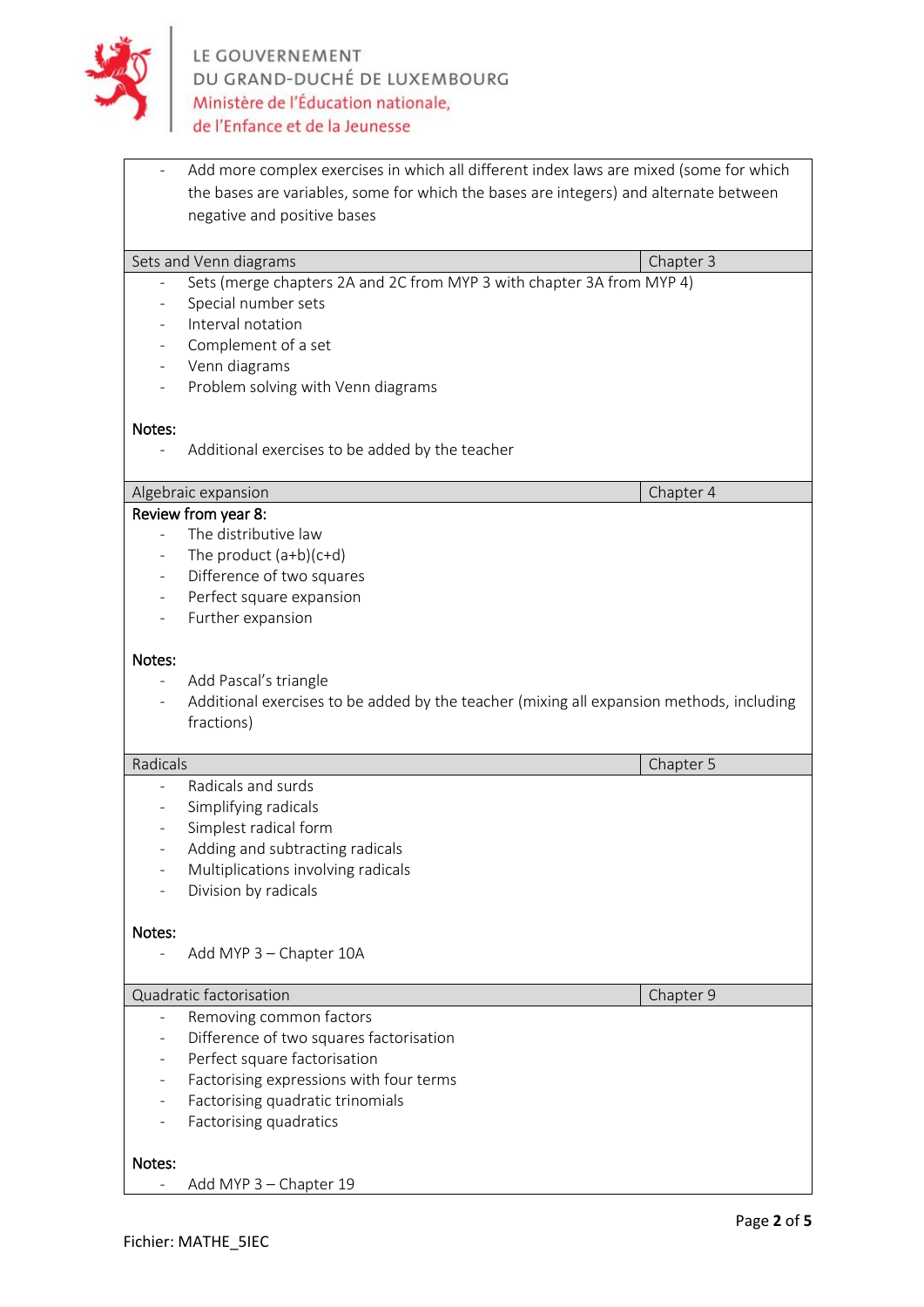

|        | Additional exercises to be added by the teacher                           |            |
|--------|---------------------------------------------------------------------------|------------|
|        | Algebraic fractions                                                       | Chapter 11 |
|        | Evaluating algebraic fractions                                            |            |
|        | Simplifying algebraic fractions                                           |            |
|        | Multiplying algebraic fractions                                           |            |
|        | Dividing algebraic fractions                                              |            |
|        | Adding and subtracting algebraic fractions                                |            |
| Notes: |                                                                           |            |
|        | Necessary conditions to be added                                          |            |
|        | Additional exercises to be added by the teacher                           |            |
|        |                                                                           |            |
|        | Quadratic equations                                                       | Chapter 18 |
|        | Equations of the form $x^2=k$ (Review from chapter 5)                     |            |
|        | The null factor law (Review from chapter 5)                               |            |
|        | Solution by factorisation                                                 |            |
|        | Completing the square                                                     |            |
|        |                                                                           |            |
|        |                                                                           |            |
|        |                                                                           |            |
| Notes: |                                                                           |            |
|        | Add MYP 3 - Chapter 21<br>Additional exercises to be added by the teacher |            |
|        | Problem solving                                                           |            |

# Spatial reasoning

Spatial reasoning skills provide students with the tools for analysing, measuring and transforming geometric quantities in two dimensions.

The topics and skills in spatial reasoning will help students develop an understanding of

- construction and manual skills,
- visualization of 2D shapes
- transformation of shapes

| Transformation geometry                                 | Chapter 16 |
|---------------------------------------------------------|------------|
| Translations                                            |            |
| Reflections<br>$\overline{\phantom{a}}$                 |            |
| Rotations<br>$\overline{\phantom{a}}$                   |            |
| Enlargements and reductions<br>$\overline{\phantom{a}}$ |            |
|                                                         |            |
| Pythagoras' theorem                                     |            |
| MYP 3, Chapter 10C, 10D and 10E (Pythagoras' theorem)   |            |
| MYP 5, Chapter 4<br>$\overline{\phantom{a}}$            |            |
|                                                         |            |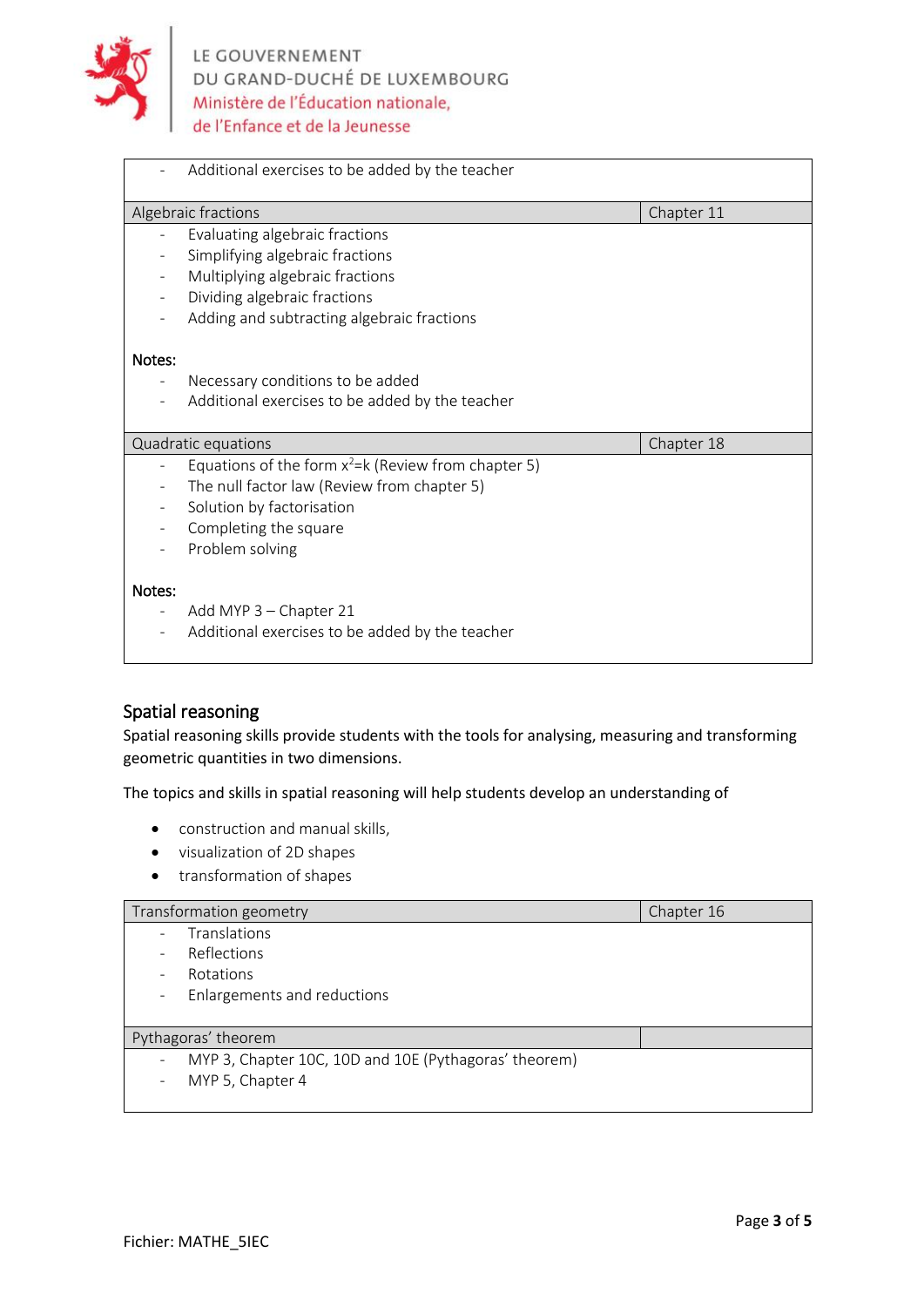

LE GOUVERNEMENT<br>DU GRAND-DUCHÉ DE LUXEMBOURG<br>Ministère de l'Éducation nationale,

## Reasoning with data

This branch of mathematics is concerned with the collection, analysis and interpretation of quantitative data and uses the theory of probability to estimate parameters, discover empirical laws, test hypotheses and predict the occurrence of events.

Through the study of statistics, students should develop skills associated with the collection, organization and analysis of data, enabling them to present information clearly and to discover patterns. Students will also develop critical-thinking skills, enabling them to differentiate between what happens in theory (probability) and what is observed (statistics).

Students should understand both the power and limitations of statistics, becoming aware of their legitimate use in supporting and questioning hypotheses, but also recognizing how statistics can be used to mislead as well as to counter opinions and propaganda.

| Probability |                                       | Chapter 14 |
|-------------|---------------------------------------|------------|
|             | Experimental probability              |            |
|             | Probabilities from tabled data        |            |
|             | Sample space                          |            |
|             | Theoretical probability               |            |
|             | Using 2-dimensional grids             |            |
|             | Compound events                       |            |
|             | Using tree diagrams                   |            |
|             | Sampling with and without replacement |            |
|             | Probabilities from Venn diagrams      |            |
|             | Expectation                           |            |
|             |                                       |            |

# Effective use of information and communication technology in mathematics

The appropriate use of computers, computer applications and calculators can improve the understanding of all students. In year 9, students are expected to write their first *mathematical investigation*.

A mathematical investigation is a short report written by the student. The emphasis is on mathematical communication (including formulae, diagrams, graphs and so on), with accompanying commentary, good mathematical writing and thoughtful reflection. A student should develop his or her own focus, with the teacher providing feedback. This will allow the students to develop an area of interest for them, without a time constraint as in an examination, and will allow all to experience a feeling of success.

In addition to testing the objectives of the course, the mathematical investigation is intended to provide students with opportunities to increase their understanding of mathematical concepts and processes, and to develop a wider appreciation of mathematics.

It is intended that, by working on the mathematical investigation, students benefit from the mathematical activities undertaken and find them both stimulating and rewarding. It will enable students to acquire the attributes of the IB learner profile.

One of the objectives is to use technology accurately, appropriately and efficiently both to explore new ideas and to solve problems.